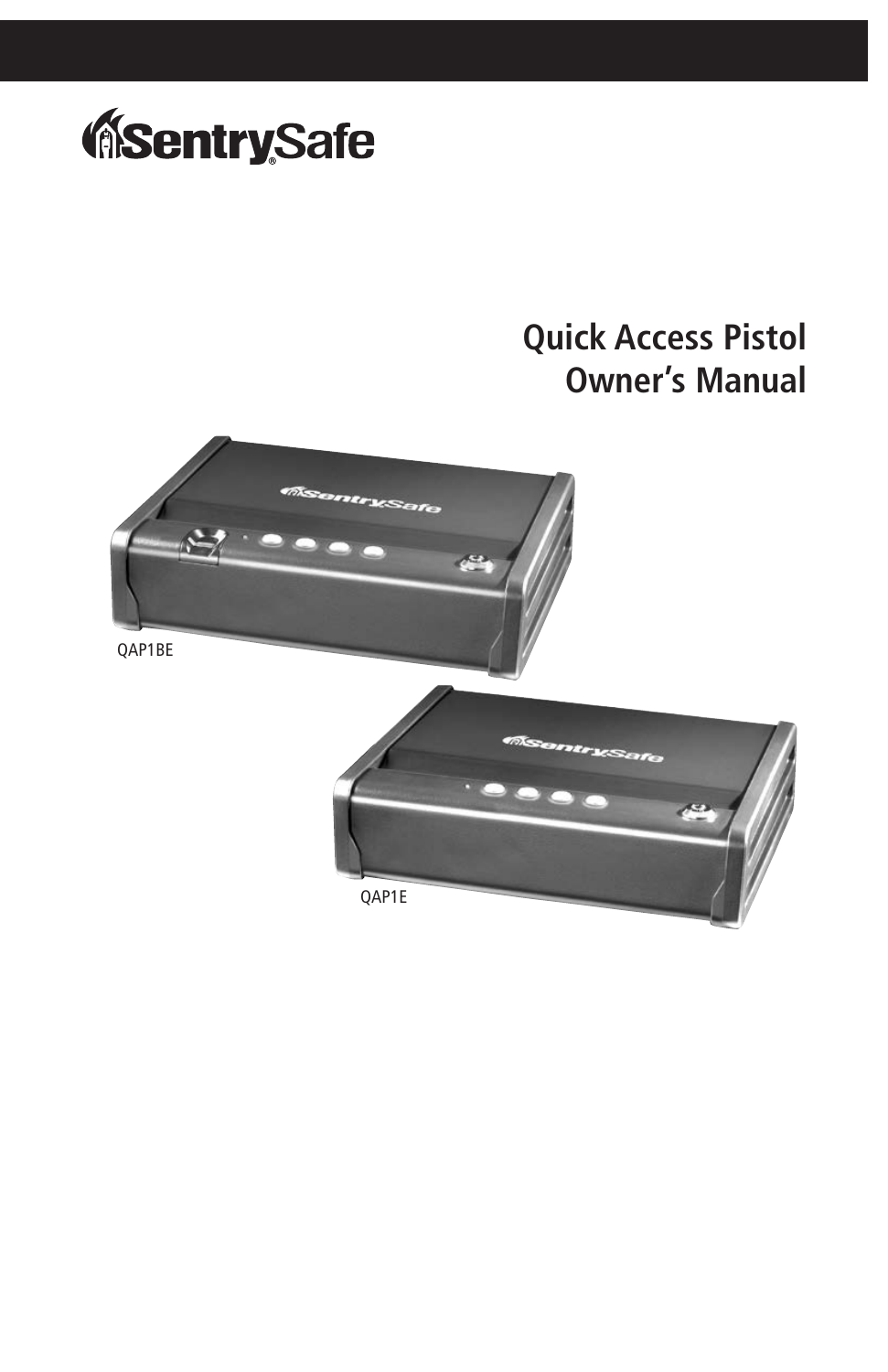# **WARNING**

SentrySafe recommends that you do not store **loaded** guns in this unit.

# **WARNING**

#### **YOUR SAFE IS ONLY PART OF YOUR TOTAL SECURITY PROTECTION.**

SentrySafe recommends that you store your safe in a closet, office, basement, bedroom or any other location that is convenient for you but out of direct line of sight from prying eyes. The location of the safe does not affect the safe's ability to protect your valuables inside.

This is a California-approved firearm safety device that meets the requirements of Penal Code section 23655 and the regulations issued thereunder.

# **Warnings Table Of Contents**

Thank you for your purchase of a SentrySafe Product. SentrySafe is committed to securing, organizing and protecting your most important documents, valuables and keepsakes.

| <b>English</b> |  |
|----------------|--|
|                |  |
|                |  |
|                |  |
|                |  |
|                |  |
|                |  |

#### **IMPORTANT**

**If you experience problems or challenges with your safe, then please contact us. Many issues can be quickly resolved without the product being returned.**

## **REGISTRATION**

### **www.sentrysafe.com/customercare/register\_your\_product**

**Reasons to register:** By registering your SentrySafe Product you can easily retrieve forgotten codes and combinations, which would otherwise require a notary letter and payment.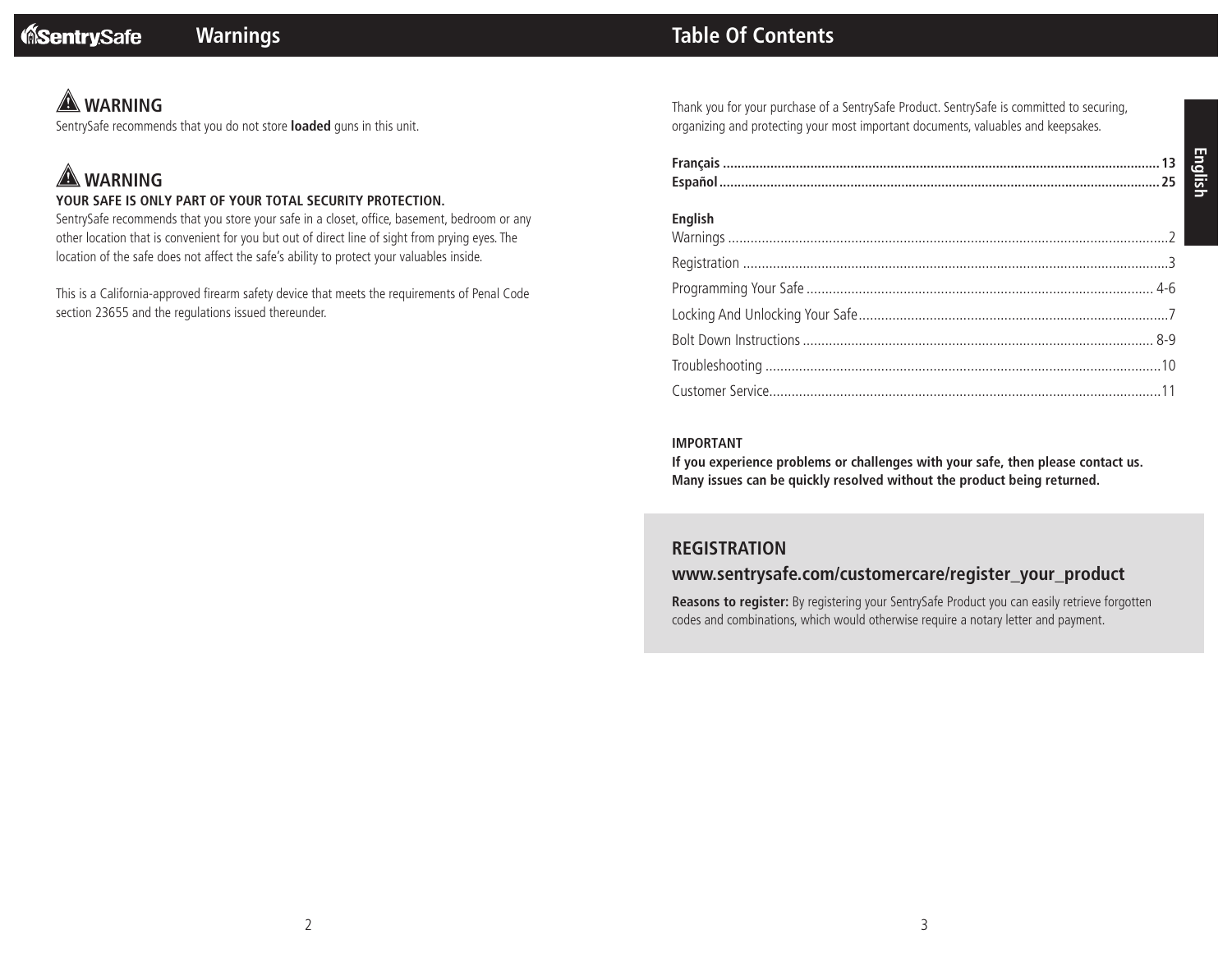#### **MSentrySafe Programmable Electronic Lock**

- **NOTE:** Store code and keys in a secure location (other than in the safe).
- **NOTE:** SentrySafe offers a secure on-line location for the entry and retrieval of your code. Go to **www.sentrysafe.com/customercare/register\_your\_product** and register your safe.

## **Preparing your safe for first-time use**



Insert key into keyhole and turn.

**NOTE:** Do not lock key inside safe – this is an override key and will open the safe in the event that you have lost your code.

### **Programming your safe**



- **<sup>A</sup>** Remove the battery pack cover **B** Insert four AA alkaline batteries.
- **NOTE:** Do not use rechargeable batteries or any other type of non-alkaline battery. Do not mix old and new batteries. Do not mix alkaline and standard batteries.



The Quick Access Pistol Safe comes with a built-in code. Factory code 1, 2, 3, 4, 1. Press any button once to bring the safe out of standby mode, then enter the Factory Code 1, 2, 3, 4, 1. The Green LED will light.

#### **IMPORTANT**

**All safe models initially work with the safe code 1, 2, 3, 4, 1. It is therefore important to re-program your safe with a new user code you have personally selected to provide maximum security. For biometric models, up to two users can enroll two fingers each.**

# **Programmable Electronic Lock**



- **<sup>A</sup>** Pull out battery pack (keep battery pack connected to wires).
- **B** Find the button located behind the battery pack.
- **<sup>C</sup>** Press and hold the button until the keypad flashes 3 times. The LEDs remain on to indicate it is ready to accept a new user code or fingerprint.



**4**

- **To Program an Electronic Code**
- **<sup>A</sup>** Enter a user code that is four, five or six digits long.
- **<sup>B</sup>** A successful programming of the user code is indicated when the LED light flashes green three times.



**To Program Primary User Fingerprints** 

**–OR–**

#### **(For select models with biometric lock only)**

- **<sup>A</sup>** Press and hold the Reset button until the keypad flashes 3 times. The LEDs remain on to indicate it is ready to accept a new fingerprint.
- **<sup>B</sup>** Swipe first finger across fingerprint scanner. You will need to swipe this finger multiple times. The LED light will flash green once for each valid scan.
- **<sup>C</sup>** When the enough valid scans have been done (usually 5-10 scans) the LED light will flash green three times. There is a slight delay before the fingerprints are enrolled and the LED flashes green 3 times.
- **D** After enrolling your first finger, immediately swipe your second finger across the fingerprint scanner. You will need to swipe this finger multiple times. The LED light will flash green once for each valid scan.





#### **To Erase Primary User Fingerprints**

- **<sup>A</sup>** Press and hold the Reset button until the keypad flashes 3 times. The LEDs remain on to indicate it is ready to accept a new fingerprint.
- **B** Swipe a finger across fingerprint scanner only once, then wait 10 seconds. The Red LED will flash 3 times to indicate the Primary User fingerprints have been erased.

Write down your user code, and keep it in a secure location. Or visit www.sentrysafe.com/customercare/register\_your\_ product to store your user code.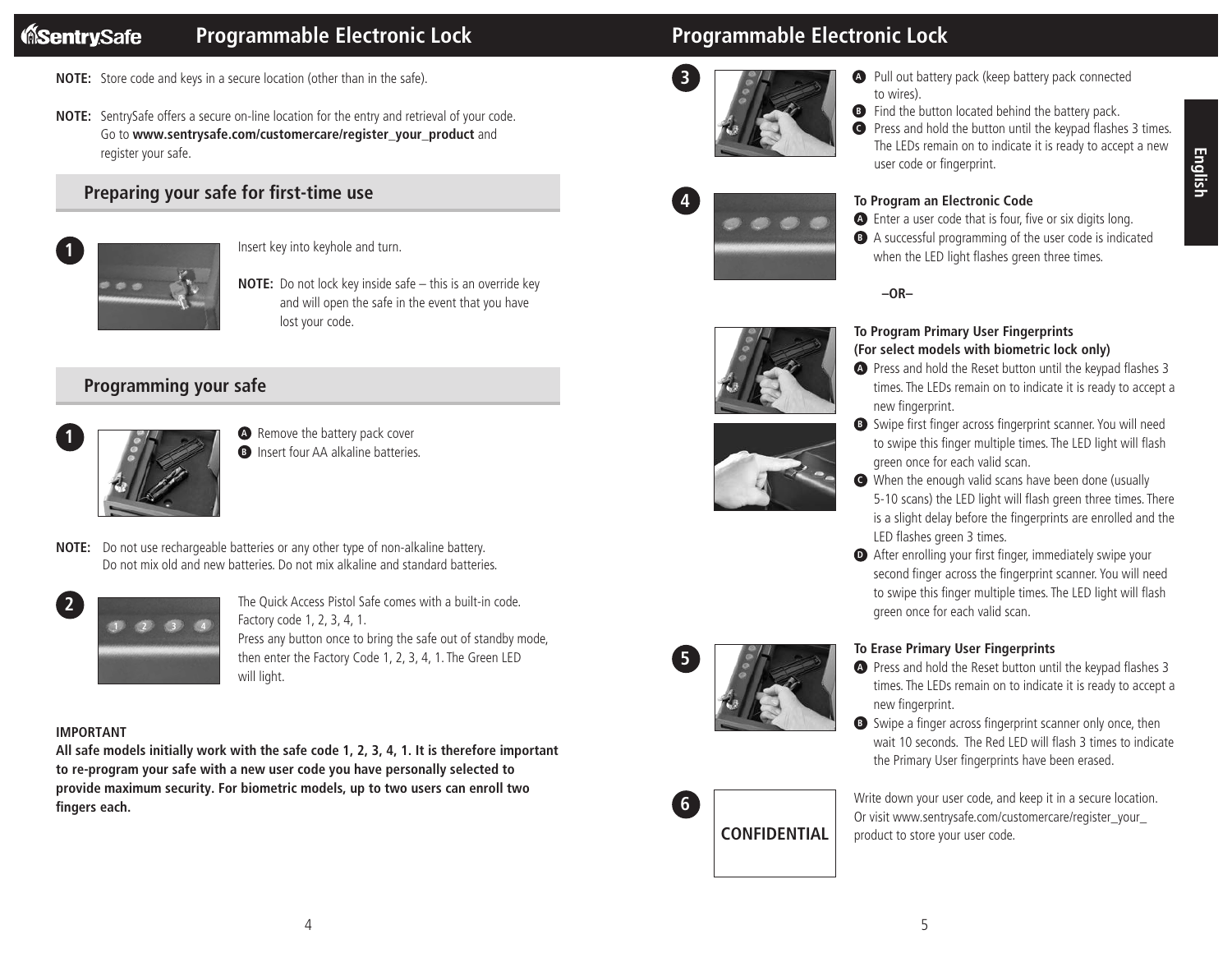

#### **To Program Secondary User Fingerprints**

**<sup>A</sup>** Press and hold the Reset button until the keypad flashes 3 times. The LEDs remain on to indicate it is ready to accept a new Primary User fingerprint.



#### **B** Press and hold the Reset button again, until the Green LED and the keypad flash 3 times. The LEDs remain on to indicate it is ready to accept a new Secondary User fingerprint.

- **<sup>C</sup>** Swipe the first finger across fingerprint scanner. You will need to swipe this finger multiple times. The LED light will flash green once for each valid scan.
- **D** When the enough valid scans have been done (usually 5-10 scans) the LED light will flash green three times. There is a slight delay before the fingerprint is enrolled and the LED flashes green 3 times.
- **<sup>E</sup>** After enrolling your first finger, immediately swipe your second finger across the fingerprint scanner. You will need to swipe this finger multiple times. The LED light will flash green once for each valid scan.
- **D** When the enough valid scans have been done (usually 5-10 scans) the LED light will flash green three times.



#### **To Erase Secondary User Fingerprints**

**<sup>A</sup>** Press and hold the Reset button until the keypad flashes 3 times. The LEDs remain on to indicate it is ready to accept a new Primary User fingerprint.



- **<sup>B</sup>** Press and hold the Reset button again, until the Green LED and the keypad flash 3 times. The LEDs remain on to indicate it is ready to accept a new Secondary User fingerprint.
- **<sup>C</sup>** Swipe a finger across fingerprint scanner only once, then wait 10 seconds. The Red LED will flash 3 times to indicate the Secondary User fingerprints have been erased.
- **NOTE:** The user code or fingerprint programed will not be erased when the battery power is removed.
	- If you program a four or five digit user code, then you will need to wait 10 seconds until your code is accepted. This is only valid during the setup of your safe. If you program a six digit user code, then the light will immediately turn green.
	- If the red LED flashes 3 times, programming failed.
	- **For Select Models with Biometric Lock Only:** Up to two fingerprints can be programmed.
	- When you are finished programming your safe, replace the battery pack cover.

# **Programmable Electronic Lock Locking And Unlocking Your Safe**

# **WARNING**

Test your code several times before putting valuables inside.

# **Locking your safe**



- Close the lid. Once the lid is closed, the safe is securely locked.
- **NOTE:** The override key needs to be in the locked position. Remove and store in a secure location



**NOTE:** When not in use – the safe will go into standby mode. This is a lower power mode. Pressing a button or touching the fingerprint scanner will end the standby mode.

# **Unlocking your safe**



- **A** Press any button once to bring the safe out of standby mode.
- **B** Put in your programmed user code.

**–OR–**



**3**

Use the override key to gain access to your safe.

**–OR–**

#### **For Select Biometric Lock Models Only:**

- **A** Press any button once or touch the fingerprint scanner to bring the safe out of standby mode.
- **B** Swipe a programmed finger.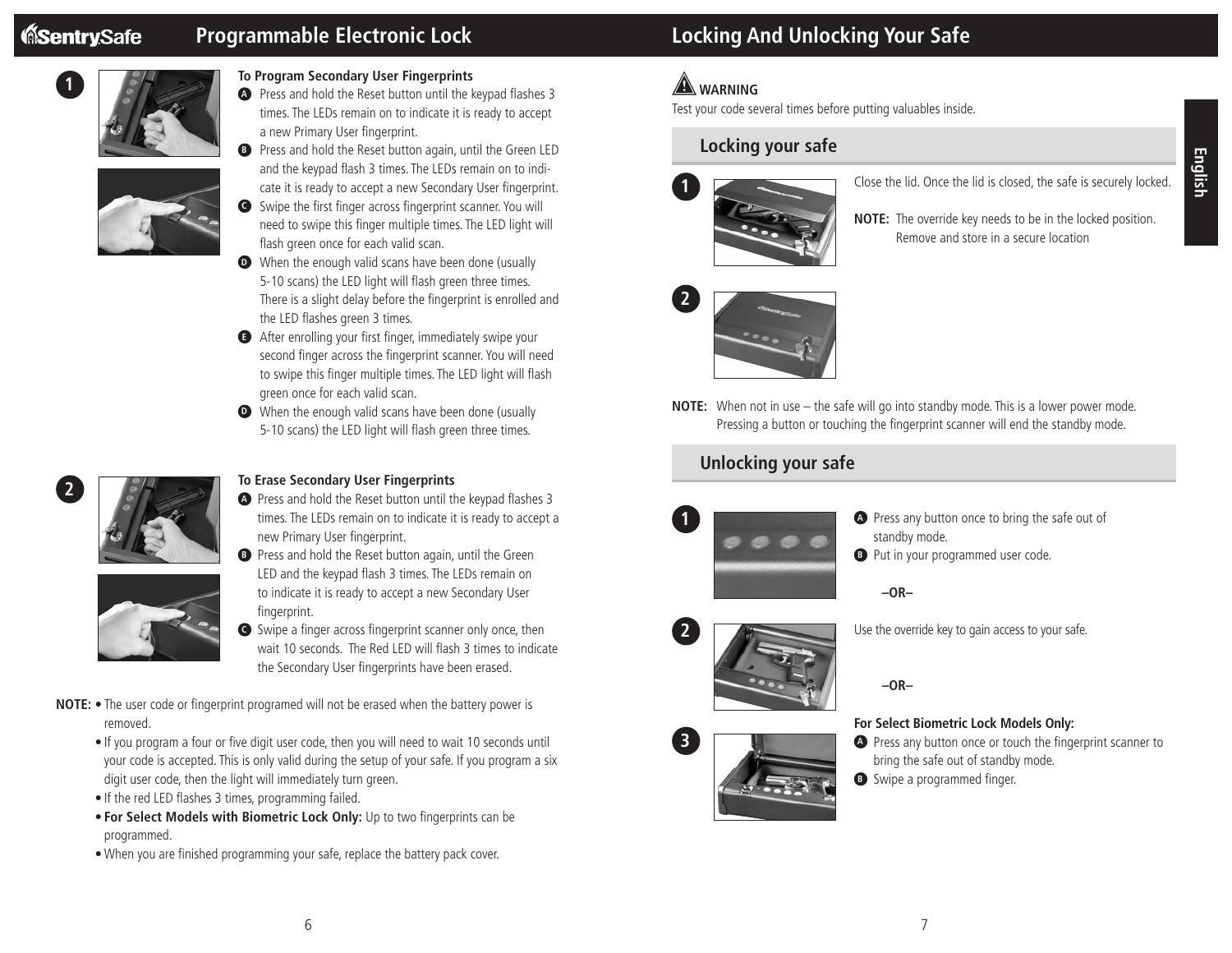# **Bolt-Down Instructions**

# **Bolting down your safe**

#### **Bolt down kit contents:**

2 Lag screws 2 Washers

**Tools needed to bolt safe to a surface:** Drill Wrench 9/32" (7.2 mm) drill bit – for drilling into wood 3/8" (9.5 mm) drill bit – for drilling into masonry



Select a suitable location for your Quick Access Pistol Safe. Set the safe in place, and use the pre-drilled holes provided on the bottom of the safe to mark the location of the holes to be drilled in the surface.

 **WARNING**

Do NOT drill from any location inside the safe.

**NOTE:** This product is intended to be mounted with a horizontal orientation.



Move the Quick Access Pistol Safe while you drill the marked holes in the surface.

# **Bolting down your safe (Cont.)**



Drill the holes in the surface using the appropriate diameter and depth for the type of hardware and the mounting surface being used.



**<sup>A</sup>** Replace the safe over the newly created holes. **B** Install the screws and washers as required.

# **WARNING**

SentrySafe is not responsible for costs incurred if the unit is to be replaced. Bolting/unbolting the unit is at a consumer's expense and discretion.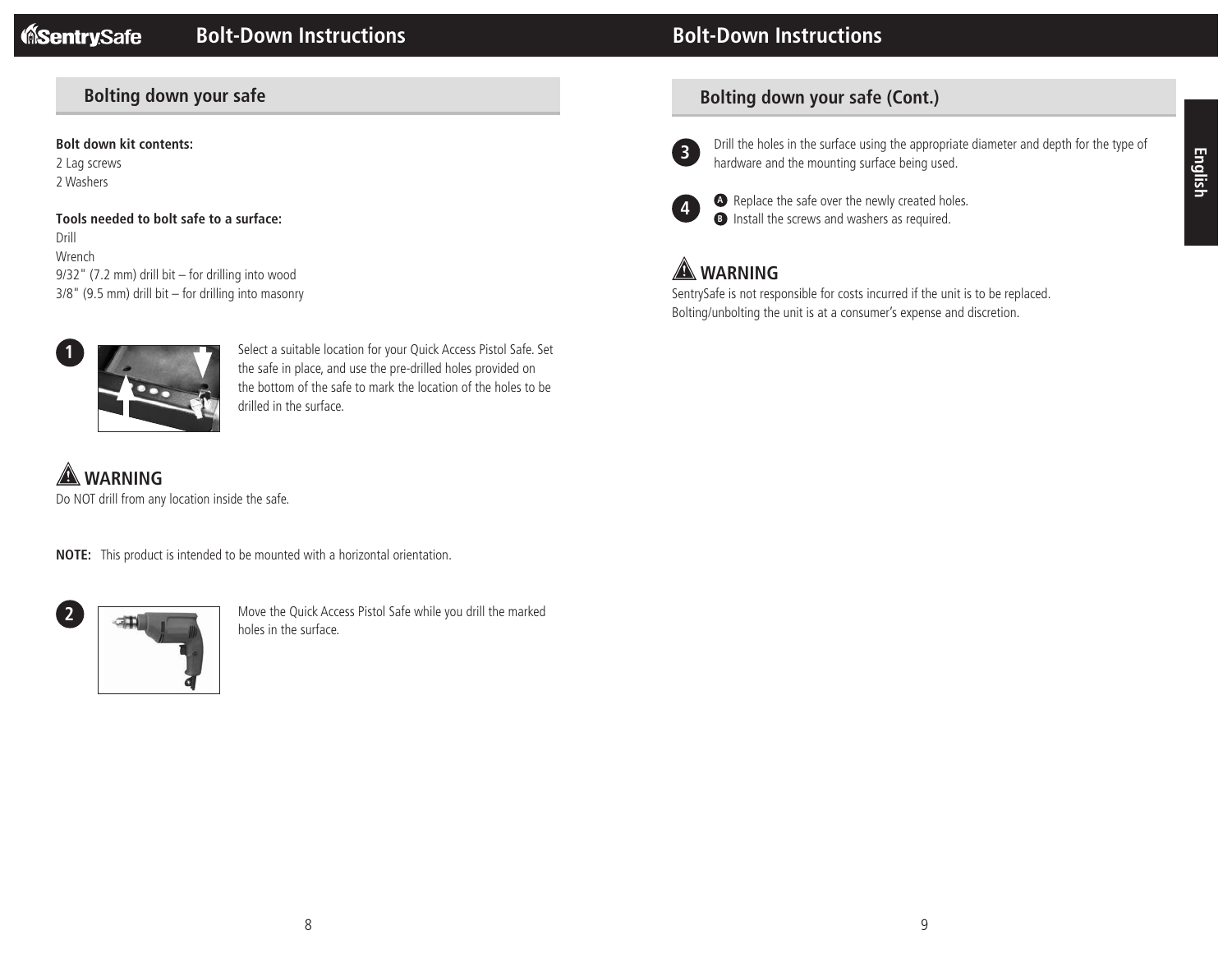| <b>Troubleshooting</b> |
|------------------------|
|------------------------|

| <b>The Problem:</b>                                                                                         | Why It Is Happening:                                               | <b>The Solution:</b>                                                                                                              |
|-------------------------------------------------------------------------------------------------------------|--------------------------------------------------------------------|-----------------------------------------------------------------------------------------------------------------------------------|
| <b>Red LED blinks</b><br>three times                                                                        | Incorrect code or fingerprint<br>has been entered                  | Verify the code and re-enter<br>or reprogram                                                                                      |
|                                                                                                             | Programming error                                                  |                                                                                                                                   |
| Red LED slowly blinks for<br>two minutes                                                                    | An incorrect code or<br>fingerprint has been entered<br>five times | Wait for two minutes or use<br>the override key to access<br>the safe                                                             |
| Red LED blinks once every<br>ten seconds                                                                    | Battery power is low                                               | Replace with four AA<br>alkaline batteries (do not<br>use rechargeable batteries<br>or any other type of<br>non-alkaline battery) |
| Cannot open the lid after<br>entering the code                                                              | Batteries have reached<br>end of life                              | Replace with four AA<br>alkaline batteries (do not<br>use rechargeable batteries<br>or any other type of<br>non-alkaline battery) |
| After code entry, lid does<br>not open, backlights stay<br>on, then turn off, red LED<br>blinks three times | Incorrect code entry                                               | Re-enter the code with<br>distinct key presses                                                                                    |
| Lid does not open when<br>using override key                                                                | Gas strut has stopped<br>working                                   | Use a magnet to open the<br>lid. Turn unit upside down for<br>lid to open.                                                        |
| <b>Red LED blinks five times</b>                                                                            | System error: power failure                                        | Replace with four AA<br>alkaline batteries (do not<br>use rechargeable batteries<br>or any other type of<br>non-alkaline battery) |

# **Customer Service**

www.sentrysafe.com Phone Number: 1-800-828-1438 Fax: 1-585-381-2940 882 Linden Avenue / Dept. 200 / Rochester, New York / 14625-2784 USA

#### **How to obtain a replacement key**

- **1** Please go to our website **www.sentrysafe.com** to find the necessary replacement form. If you are unable to use a computer, then please call the number above or fax us for a copy of the replacement form.
- **<sup>2</sup>** Find your safe's Serial Number and model number. The Serial Number and model number are printed on the small label on the back of the safe by hinge and in the owner's manual.
- **<sup>3</sup>** Please fill out the form in its entirety.
- **4** Send the following to SentrySafe: check or money order and replacement form. For current pricing, please go to **www.sentrysafe.com/customercare**. If you are unable to use a computer, then please call the number above or fax us.
- **<sup>5</sup> Mail to:** SentrySafe, 882 Linden Avenue, Dept. 200, Rochester, NY 14625-2784, USA **-OR- fax statement** (notary seal must be legible) to **1-585-381-2940**.

#### **Paying by credit card:**

Payment may also be made using your credit card, by phone only. Call **1-800-828-1438** to make a credit card payment. Do not fax credit card information.

- **NOTE:** Prices subject to change without prior notification.
- **NOTE:** Key orders may be placed on a Saturday or Sunday. However, those orders will not be processed until the following business day. Our Customer Service center is open Monday through Friday, 8:00 a.m. until 6:00 p.m. E.S.T. (Customer Service hours subject to change.)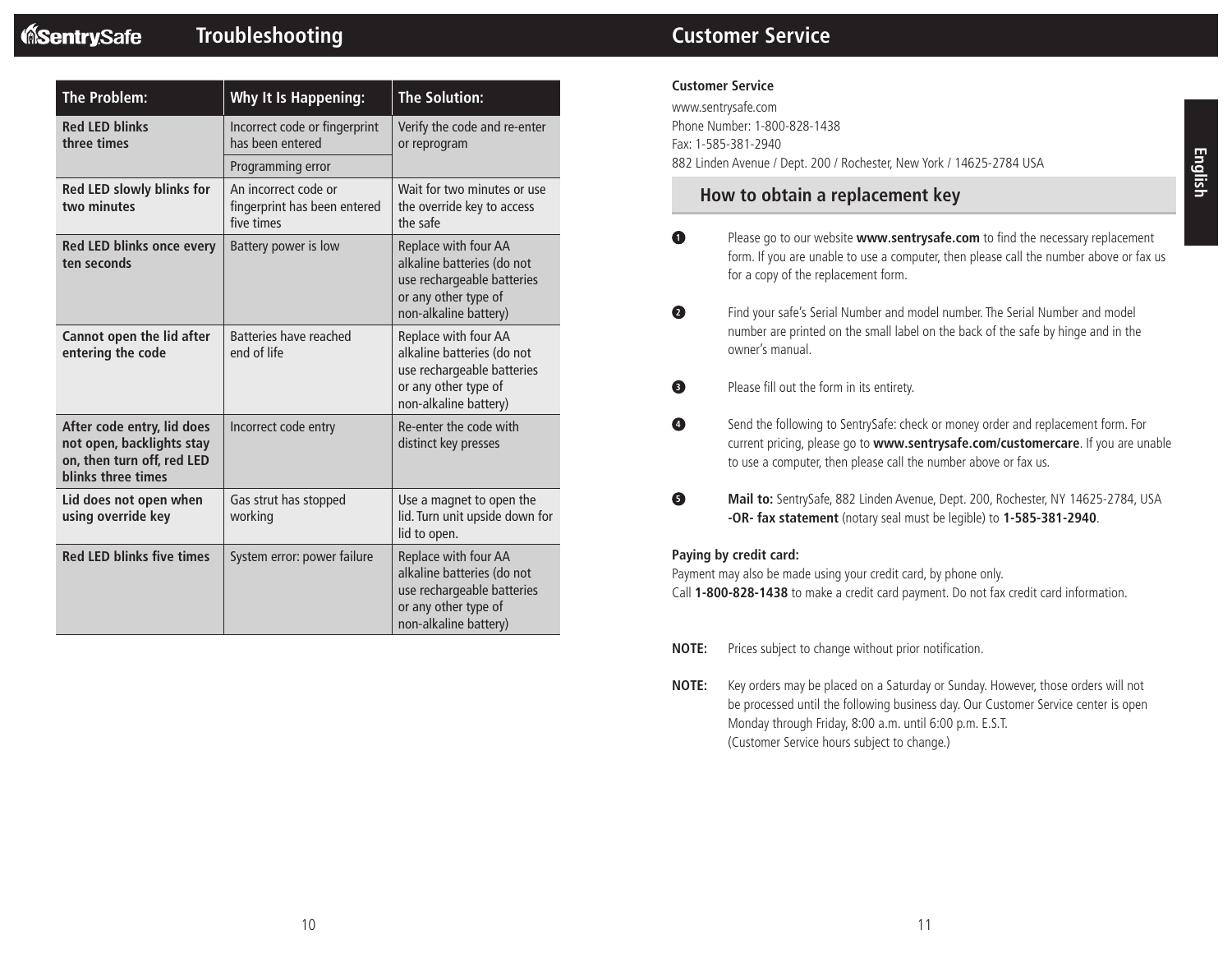# **Manuel du propriétaire Coffre de sécurité à accès rapide pour armes à feu**





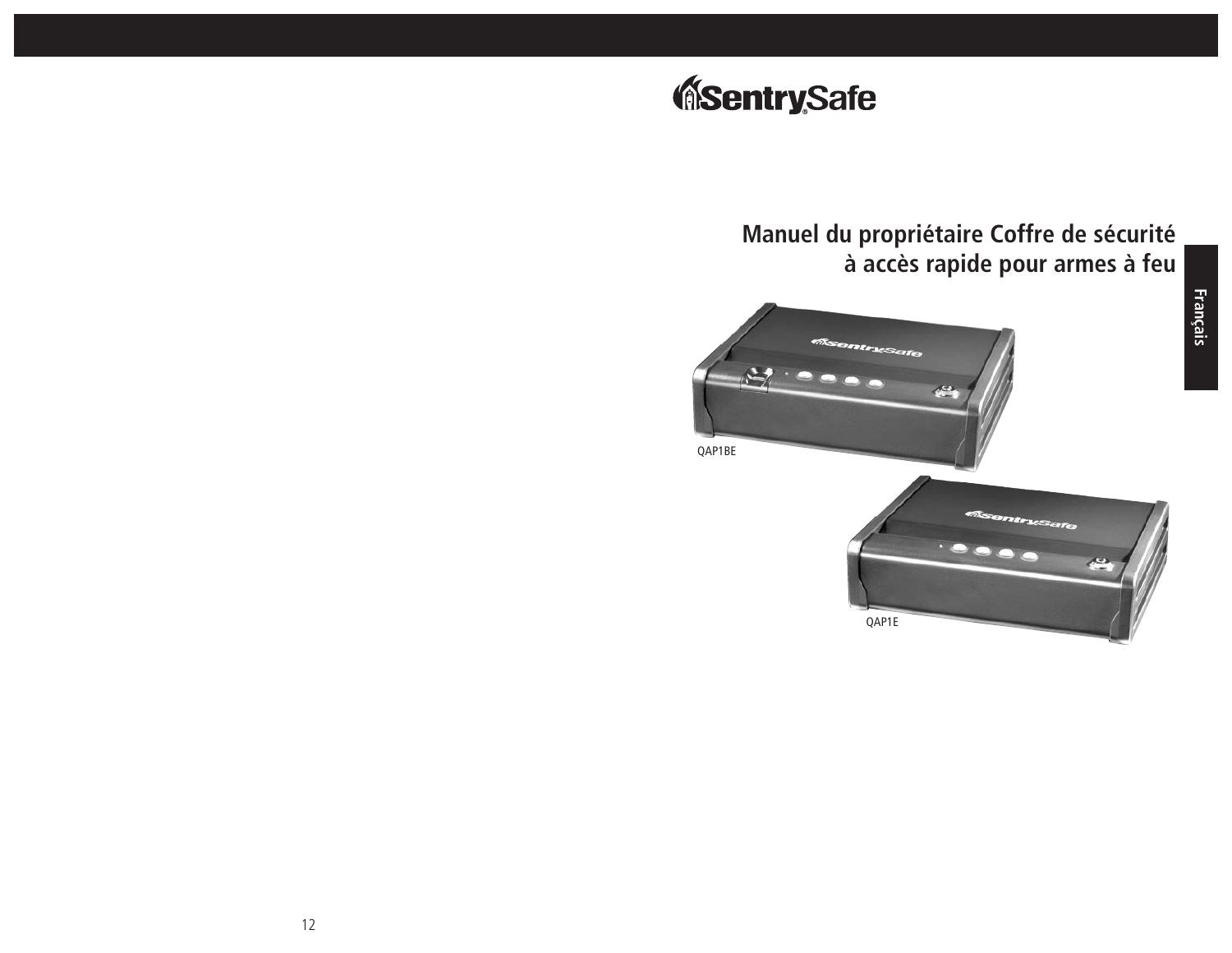# **Table des matières**

# **AVERTISSEMENT**

Nous vous recommandons de ne pas remiser une arme à feu **chargée** dans votre coffre-fort.

# **AVERTISSEMENT**

#### **VOTRE COFFRE-FORT N'EST QU'UNE PARTIE DE VOTRE PROTECTION COMPLÈTE.**

SentrySafe vous recommande d'entreposer votre coffre-fort dans un placard, un bureau, un soussol, une chambre à coucher ou tout autre endroit qui vous convient et qui est à l'abri des regards indiscrets. L'emplacement du coffre-fort n'affecte en aucun cas sa capacité à protéger les objets de valeur qu'il contient.

C'est un dispositif de sécurité pour arme à feu approuvé par l'État de Californie qui satisfait aux exigences de la section 23655 du code pénal de Californie et des règlements qui en découlent.

Nous vous remercions d'avoir acheté un produit SentrySafe. SentrySafe s'engage à sécuriser, organiser et protéger vos documents, vos biens de valeur et vos souvenirs les plus chers.

| <b>Français</b> |  |
|-----------------|--|
|                 |  |
|                 |  |
|                 |  |
|                 |  |
|                 |  |
|                 |  |

#### **IMPORTANT**

**Si vous avez quelque problème que ce soit avec votre coffre, n'hésitez pas à communiquer avec nous. Bon nombre de problèmes peuvent être résolus rapidement sans que le produit ne soit retourné.**

#### **ENREGISTREMENT**

#### **www.sentrysafe.com/customercare/register\_your\_product**

**Raisons pour enregistrer le produit :** En enregistrant votre produit SentrySafe, vous pourrez facilement récupérer vos combinaisons oubliées pour lesquelles vous devriez autrement fournir une lettre notariée et débourser des frais.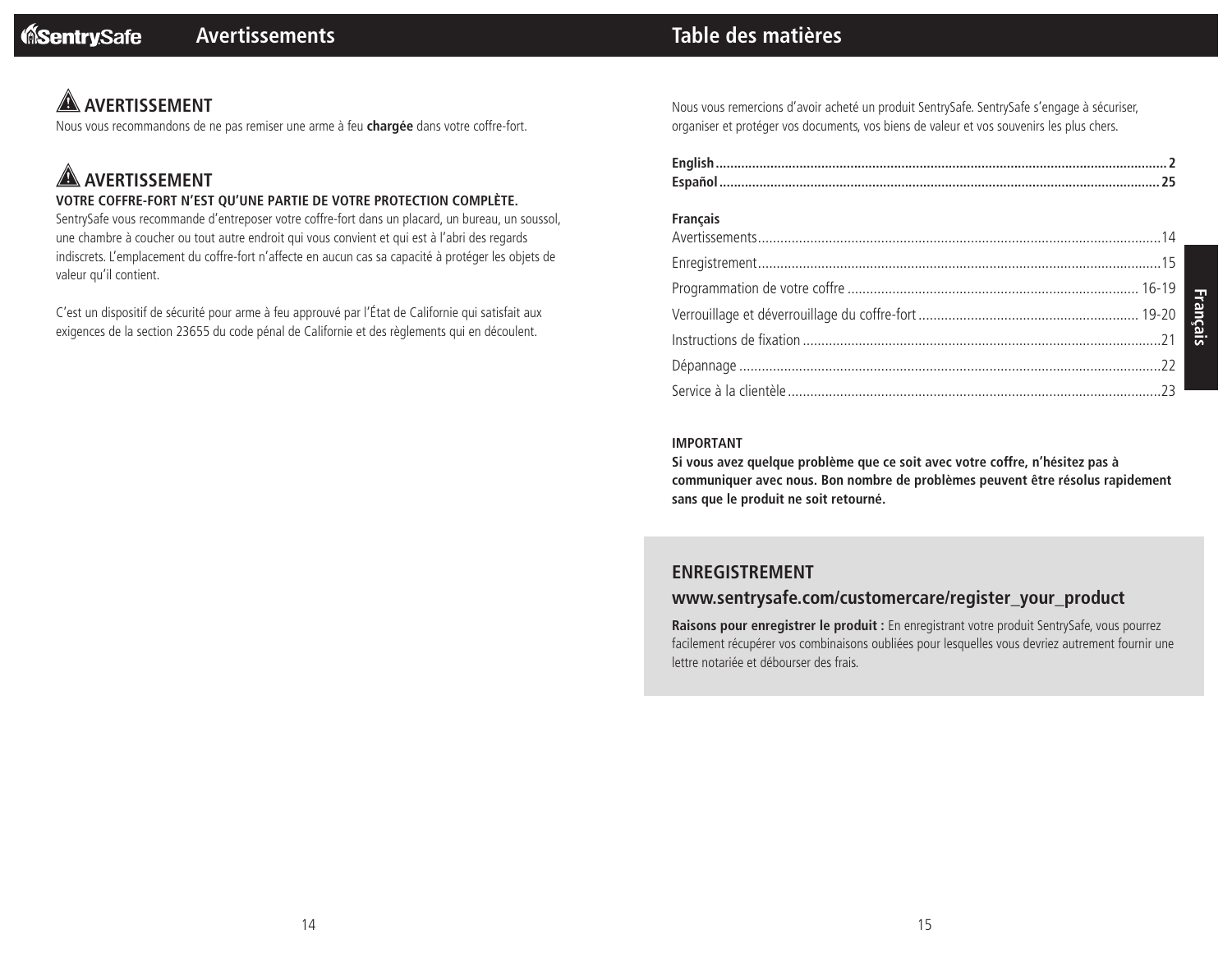#### **Serrure électronique programmable Serrure électronique programmable MSentrySafe**

- **REMARQUE :** Entreposez la combinaison et les clés dans un endroit sécuritaire (autre que dans le coffre-fort).
- **REMARQUE :** SentrySafe offre un emplacement sécurisé en ligne pour y déposer votre combinaison et la récupérer. Pour enregistrer votre coffre-fort, visitez le **www.sentrysafe.com/customercare/register\_your\_product**

# **Préparation de votre coffre-fort pour sa première utilisation**



**1**

Insérez la clé dans la serrure et tournez.

**REMARQUE :** Ne verrouillez pas la clé à l'intérieur du coffrefort, car il s'agit d'une clé de surpassement qui vous permet d'ouvrir le coffre en cas de perte de votre combinaison.

### **Programmation de votre coffre**



- **<sup>A</sup>** Retirez le couvercle du bloc-piles. **<sup>B</sup>** Insérez quatre piles alcalines AA.
- **REMARQUE :** N'utilisez pas de piles rechargeables ou tout autre type de piles non alcalines. Ne mélangez pas des piles neuves et usagées. Ne mélangez pas des piles alcalines et standard.



Le Quick Access Pistol Safe est livré avec une combinaison intégrée. Combinaison d'usine : 1, 2, 3, 4, 1. Appuyez sur n'importe quel bouton une fois pour faire sortir le coffre-fort du mode de veille, et entrez le code usine, soit 1, 2, 3, 4, 1. Le témoin DEL vert s'allumera.

#### **IMPORTANT**

**Initialement, tous les modèles de coffre-fort s'ouvrent avec la même combinaison : 1, 2, 3, 4, 1. Il est donc important de reprogrammer votre coffre-fort avec une nouvelle combinaison de l'utilisateur personnellement sélectionnée pour obtenir une sécurité maximale. Pour les modèles biométriques, vous pouvez enregistrer jusqu'à deux doigts.**



**4**

**5**

- **<sup>A</sup>** Retirez le bloc-piles (laissez le bloc-piles raccordé aux fils). **B** Localisez le bouton situé derrière le bloc-piles.
- **<sup>C</sup>** Appuyez sur le bouton jusqu'à ce que le clavier clignote 3 fois. Les témoins DEL restent allumés pour indiquer que le système est prêt à accepter un nouveau code ou une nouvelle empreinte digitale.

#### **Programmation d'une combinaison électronique**

- **<sup>A</sup>** Entrez une combinaison de l'utilisateur composée de quatre, cinq ou six chiffres.
- **B** Un triple clignotement vert du témoin DEL indique une programmation réussie de la combinaison de l'utilisateur.



#### **Pour programmer des empreintes digitales principales (Pour certains modèles dotés d'une serrure biométrique uniquement)**

- **<sup>A</sup>** Appuyez sur le bouton de réinitialisation et tenez-le enfoncé jusqu'à ce que le clavier clignote 3 fois. Les témoins DEL restent allumés pour indiquer que le système est prêt à accepter une nouvelle empreinte digitale.
- **<sup>B</sup>** Faites glisser le premier doigt sur le lecteur d'empreintes digitales. Il sera nécessaire de faire glisser ce doigt plusieurs fois. Un clignotement vert unique du témoin DEL signale chaque lecture valide.
- **<sup>C</sup>** Trois clignotements verts du témoin DEL signalent que suffisamment de lectures valides ont été réalisées (habituellement 5 à 10 lectures). Un bref délai s'écoule avant l'enregistrement des empreintes digitales et le triple clignotement vert du témoin DEL.
- **<sup>D</sup>** Après l'enregistrement du premier doigt, faites immédiatement glisser le deuxième doigt sur le lecteur d'empreintes digitales. Il sera nécessaire de faire glisser ce doigt plusieurs fois. Un clignotement vert unique du témoin DEL signale chaque lecture valide.

#### **Pour effacer des empreintes digitales principales**

- **<sup>A</sup>** Appuyez sur le bouton de réinitialisation et tenez-le enfoncé jusqu'à ce que le clavier clignote 3 fois. Les témoins DEL restent allumés pour indiquer que le système est prêt à accepter une nouvelle empreinte digitale.
- **<sup>B</sup>** Faites glisser votre doigt sur le lecteur d'empreintes digitales une fois seulement et attendez 10 secondes. Le témoin DEL rouge clignotera 3 fois pour indiquer que les Empreintes digitales principales ont été effacées.



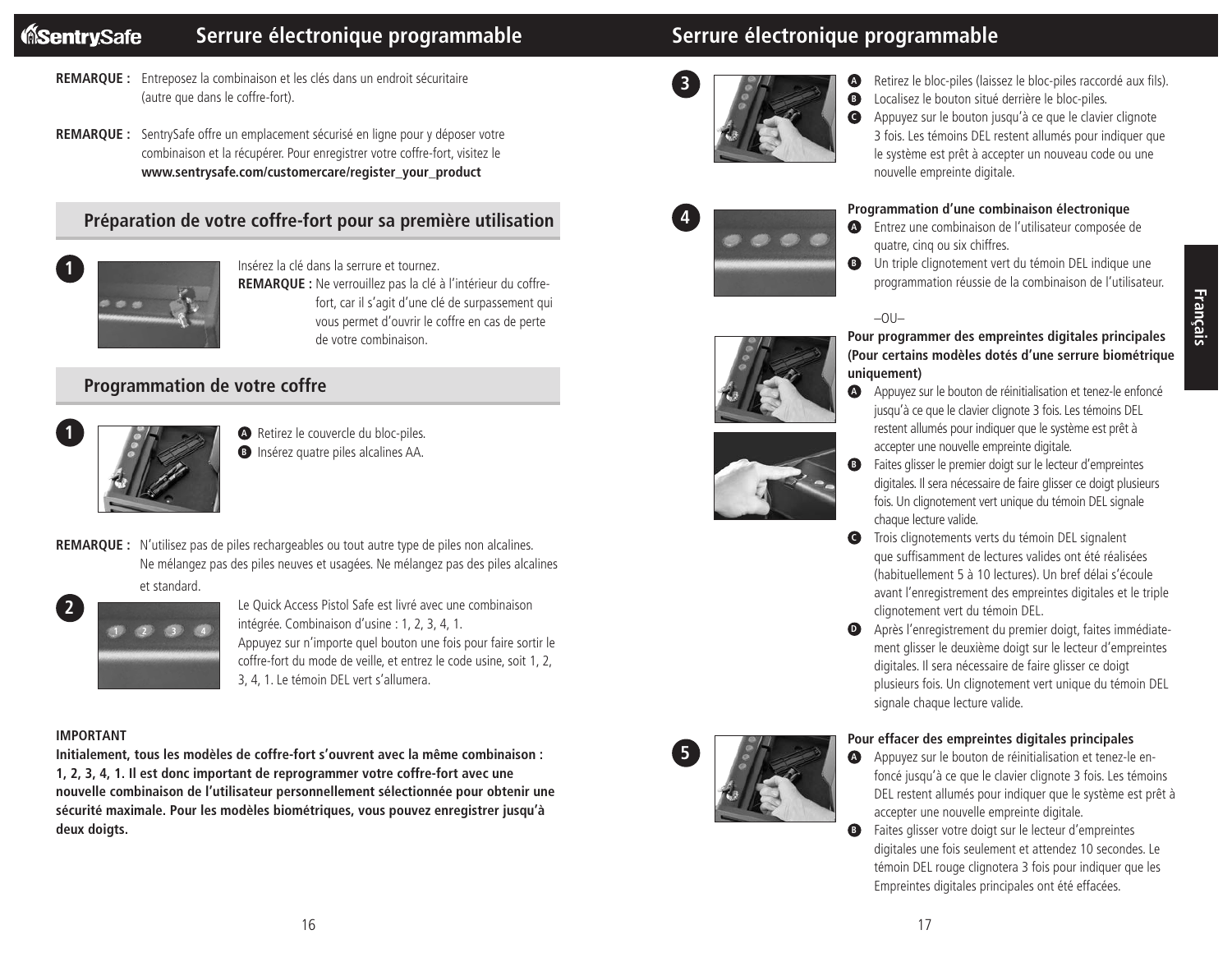**6**

# **Serrure électronique programmable**

# **Verrouillage et déverrouillage du coffre-fort**

**CONFIDENTIAL**

Notez votre combinaison de l'utilisateur et conservez-la en lieu sûr ou visitez le site www.sentrysafe.com/customercare/register\_ your\_product pour enregistrer votre combinaison de l'utilisateur.



#### **Pour programmer des empreintes digitales secondaires**

**<sup>A</sup>** Appuyez sur le bouton de réinitialisation et tenez-le enfoncé jusqu'à ce que le clavier clignote 3 fois. Les témoins DEL restent allumés pour indiquer que le système est prêt à accepter une nouvelle empreinte digitale principale.



- **<sup>B</sup>** Appuyez sur le bouton de réinitialisation et tenez-le enfoncé jusqu'à ce que le témoin DEL vert et le clavier clignotent 3 fois. Les témoins DEL restent allumés pour indiquer que le système est prêt à accepter une nouvelle empreinte digitale secondaire.
- **<sup>C</sup>** Faites glisser le premier doigt sur le lecteur d'empreintes digitales. Il sera nécessaire de faire glisser ce doigt plusieurs fois. Un clignotement vert unique du témoin DEL signale chaque lecture valide.
- **D** Trois clignotements verts du témoin DEL signalent que suffisamment de lectures valides ont été réalisées (habituellement 5 à 10 lectures). Un bref délai s'écoulera avant l'enregistrement de l'empreinte digitale et le triple clignotement vert du témoin DEL.
- **<sup>E</sup>** Après l'enregistrement du premier doigt, faites immédiatement glisser le deuxième doigt sur le lecteur d'empreintes digitales. Il sera nécessaire de faire glisser ce doigt plusieurs fois. Un clignotement vert unique du témoin DEL signale chaque lecture valide.
- **•** Trois clignotements verts du témoin DEL signalent que suffisamment de lectures valides ont été réalisées (habituellement 5 à 10 lectures).



#### **Pour effacer des empreintes digitales secondaires**

**<sup>A</sup>** Appuyez sur le bouton de réinitialisation et tenez-le enfoncé jusqu'à ce que le clavier clignote 3 fois. Les témoins DEL restent allumés pour indiquer que le système est prêt à accepter une nouvelle empreinte digitale principale.



**<sup>B</sup>** Appuyez sur le bouton de réinitialisation et tenez-le enfoncé jusqu'à ce que le témoin DEL vert et le clavier clignotent 3 fois. Les témoins DEL restent allumés pour indiquer que le système est prêt à accepter une nouvelle empreinte digitale secondaire.

- **<sup>C</sup>** Faites glisser votre doigt sur le lecteur d'empreintes digitales une fois seulement et attendez 10 secondes. Le témoin DEL rouge clignotera 3 fois pour indiquer que les Empreintes digitales secondaires ont été effacées.
- **REMARQUE :** Ni la combinaison de l'utilisateur ni les empreintes digitales programmées ne seront effacées lors du retrait des piles.
	- Si vous programmez une combinaison de l'utilisateur à quatre ou cinq chiffres, vous devrez attendre 10 secondes pour que la combinaison soit acceptée. Ceci ne s'applique que lors de la configuration de votre coffre-fort. Si vous programmez une combinaison de l'utilisateur à

six chiffres, le témoin passe immédiatement au vert.

- La programmation a échoué si le témoin DEL rouge clignote trois fois.
- Pour certains modèles dotés d'une serrure biométrique uniquement : jusqu'à deux empreintes digitales peuvent être programmées.
- Remettez en place le couvercle du bloc-piles une fois la programmation de votre coffre-fort terminée.

### **AN AVERTISSEMENT**

Vérifiez votre combinaison plusieurs fois avant de déposer des objets de valeur dans le coffre.

# **Verrouillage de votre coffre-fort**



Fermez le couvercle. Le coffre-fort est solidement verrouillé une fois le couvercle fermé.





**REMARQUE :** Le coffre-fort passe en mode de veille lorsqu'il n'est pas utilisé. Il s'agit d'un mode basse consommation. Le fait d'appuyer sur un bouton ou de toucher le lecteur d'empreintes digitales met fin au mode de veille.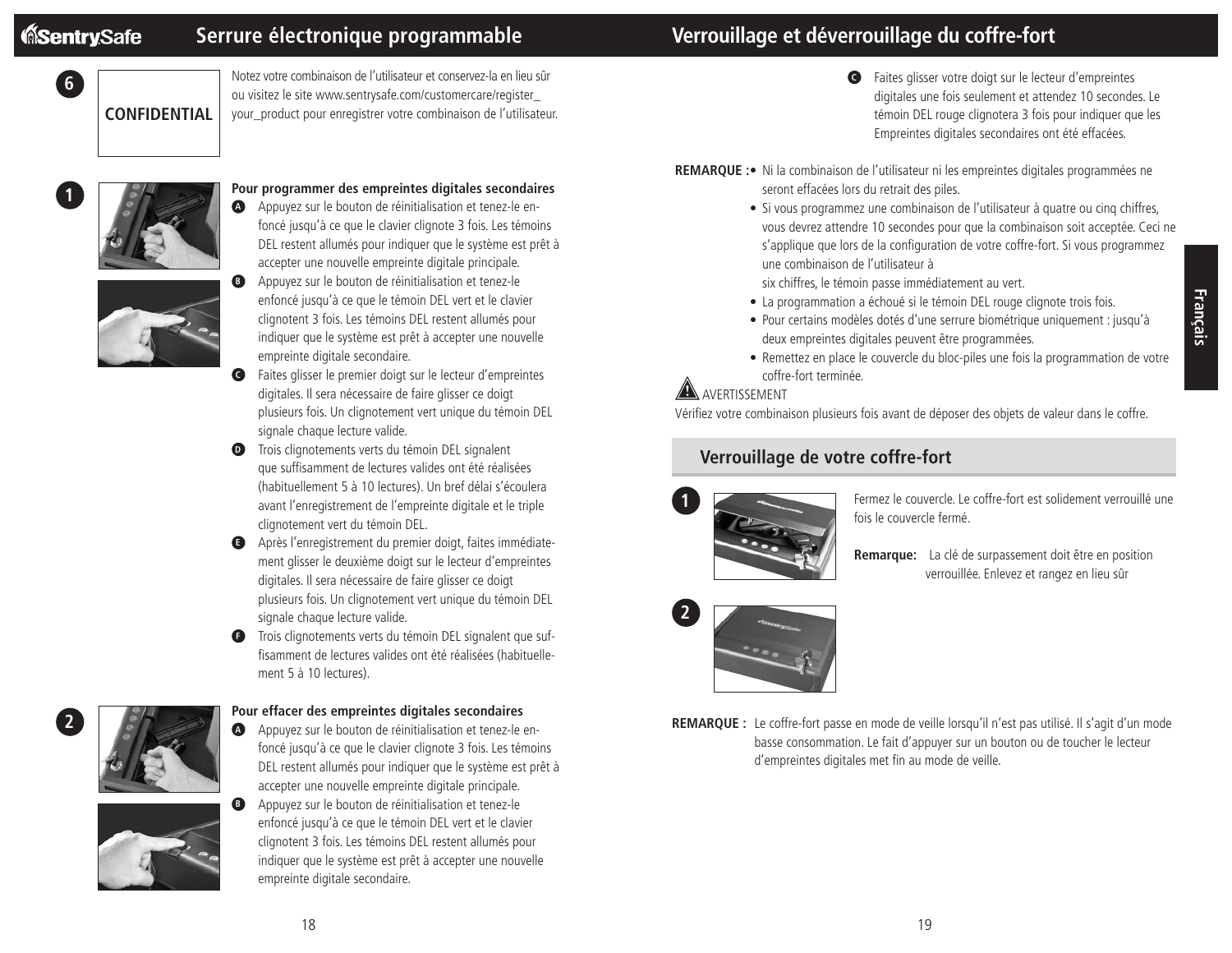# **Déverrouillage du coffre-fort**



- **A** Appuyez une fois sur un bouton pour faire sortir le coffrefort du mode de veille.
- **<sup>B</sup>** Saisissez votre combinaison de l'utilisateur programmée.

**–OU–**



Utilisez la clé de surpassement pour accéder à votre coffre-fort.

**–OU–**



#### **Pour certains modèles dotés d'une serrure biométrique uniquement :**

- **<sup>A</sup>** Appuyez une fois sur un bouton ou touchez le lecteur d'empreintes digitales pour faire sortir le coffre-fort du mode de veille.
- **B** Faites glisser un doigt programmé.

# **Fixation de votre coffre-fort**

#### **Contenu du trousse de fixation :**

2 tirefonds 2 rondelles

#### **Outils nécessaires pour fixer le coffre-fort sur une surface :**

Perceuse

Clé

Foret de perceuse de 7,2 mm po (9/32") – pour percer dans en bois Foret de perceuse de 9,5 mm po (3/8") – pour percer dans en maçonnerie



Choisissez un emplacement convenable pour votre Quick Access Pistol Safe. Installez le coffre-fort, puis marquez l'emplacement des trous à percer en vous référant aux trous prépercés dans la paroi arrière du coffre-fort.

# **A** AVERTISSEMENT

Ne PAS percer depuis l'intérieur du coffre-fort.

**REMARQUE :** Ce produit a été conçu pour un montage à l'horizontale.



Déplacez le Quick Access Pistol Safe pour percer les trous aux emplacements marqués.



Percez des trous dans la surface. Le diamètre et la profondeur des trous dépendent du matériel utilisé et de la surface.



**<sup>A</sup>** Réinstallez le coffre-fort au-dessus des trous que vous venez de percer. **<sup>B</sup>** Mettez les vis et les rondelles comme necissités.

# **A** AVERTISSEMENT

SentrySafe n'est pas responsable des coûts liés au remplacement de l'unité. La fixation et le déboulonnage de l'unité se font aux dépens et selon la volonté du consommateur.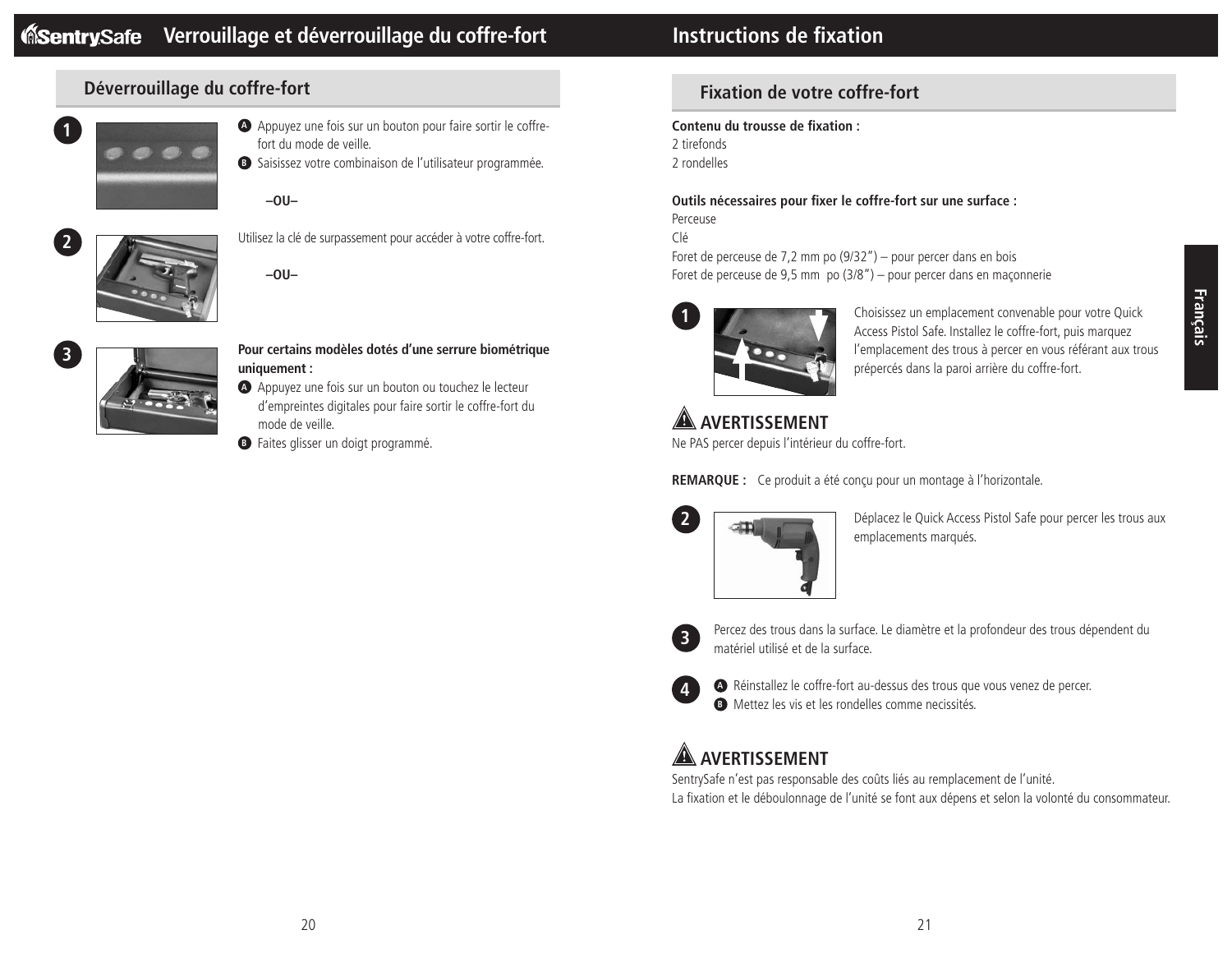| Le problème :                                                                                                                                                            | Pourquoi cela se<br>produit:                                                      | La solution :                                                                                                                   |
|--------------------------------------------------------------------------------------------------------------------------------------------------------------------------|-----------------------------------------------------------------------------------|---------------------------------------------------------------------------------------------------------------------------------|
| Le témoin DEL rouge<br>clignote trois fois                                                                                                                               | Une combinaison ou une<br>empreinte digitale incorrecte<br>a été entrée           | Vérifiez la combinaison et<br>entrez-la de nouveau.<br>ou reprogrammez                                                          |
|                                                                                                                                                                          | Erreur de programmation                                                           |                                                                                                                                 |
| Le témoin DEL rouge<br>clignote lentement<br>pendant deux minutes                                                                                                        | Une combinaison ou une<br>empreinte digitale incorrecte<br>a été entrée cinq fois | Attendez deux minutes<br>ou utilisez la clé de<br>surpassement pour ouvrir<br>le coffre                                         |
| Le témoin DEL rouge<br>clignote toutes les<br>dix secondes                                                                                                               | Les piles sont faibles                                                            | Remplacez les piles par<br>quatre piles alcalines AA<br>(n'utilisez pas de piles<br>rechargeables ni de piles non<br>alcalines) |
| Le couvercle ne s'ouvre<br>pas après avoir entré la<br>combinaison                                                                                                       | Les piles ont atteint la<br>fin de leur durée de vie                              | Remplacez les piles par<br>quatre piles alcalines AA<br>(n'utilisez pas de piles<br>rechargeables ni de piles non<br>alcalines) |
| Après avoir entré la<br>combinaison, le couvercle<br>ne s'ouvre pas, le<br>rétroéclairage reste<br>allumé puis s'éteint et le<br>témoin DEL rouge clignote<br>trois fois | Une combinaison incorrecte<br>a été entrée                                        | Entrez la combinaison de<br>nouveau en appuyant bien<br>sur chaque touche                                                       |
| Le couvercle n'ouvre pas<br>quand l'utilisation annule<br>la clé                                                                                                         | L'amortisseur à gaz a cessé<br>de fonctionner                                     | Utilisez un aimant pour<br>ouvrir le couvercle.<br>Retournez l'article à l'envers<br>pour ouvrir le couvercle.                  |
| Le témoin DEL rouge<br>clignotera cinq fois                                                                                                                              | ur du système : défaillance<br>électrique                                         | Remplacez les piles par<br>quatre piles alcalines AA<br>(n'utilisez pas de piles<br>rechargeables ni de piles non<br>alcalines) |

# **Service à la clientèle**

#### **Service à la clientèle**

www.sentrysafe.com Service à la clientèle : **1-800-828-1438** Fax : **1-585-381-2940** 882 Linden Avenue / Dept. 200 / Rochester, New York / 14625-2784 USA

## **Obtention d'une clé de remplacement**

**<sup>1</sup>** Veuillez visiter notre site Web au **www.sentrysafe.com** pour obtenir le formulaire de remplacement nécessaire. Si vous n'avez pas accès à un ordinateur, veuillez téléphoner au numéro ci-dessus ou nous envoyer une demande de copie du formulaire de remplacement par télécopieur.

- **<sup>2</sup>** Trouvez le numéro de série et le numéro du modèle de votre coffre-fort. Le numéro de série et le numéro de modèle sont imprimés sur la petite étiquette à l'arrière du coffre-fort, près de la charnière, et dans le manuel du propriétaire.
- **<sup>3</sup>** Veuillez remplir le formulaire complètement.
- **<sup>4</sup>** Envoyez les éléments suivants à SentrySafe : chèque ou mandat et formulaire de remplacement. Pour connaître les prix actuels, consultez le **www.sentrysafe.com/ customercare**. Si vous ne pouvez utiliser d'ordinateur, veuillez composer le numéro indiqué ci-dessus ou nous envoyer le formulaire par télécopieur.
- **<sup>5</sup> Postez à :** SentrySafe, 882 Linden Avenue, Dept. 200, Rochester, NY 14625-2784, USA **-OU- envoyez** une déclaration par télécopieur (le sceau du notaire doit être lisible) au **1-585-381-2940**.

#### **Paiement avec une carte de crédit :**

Le paiement peut également être fait par carte de crédit, par téléphone seulement. Téléphonez au **1-800-828-1438** pour payer avec une carte de crédit. N'envoyez pas les renseignements de votre carte de crédit par télécopieur.

**REMARQUE :** Les prix peuvent changer sans préavis.

**REMARQUE :** Les commandes de clés peuvent aussi être passées le samedi ou le dimanche. Ces commandes ne seront cependant pas traitées avant le jour ouvrable suivant. Notre centre du service à la clientèle est ouvert du lundi au vendredi, de 8 h à 18 h, heure normale de l'Est. (Les horaires du service à la clientèle sont sujets à changement.)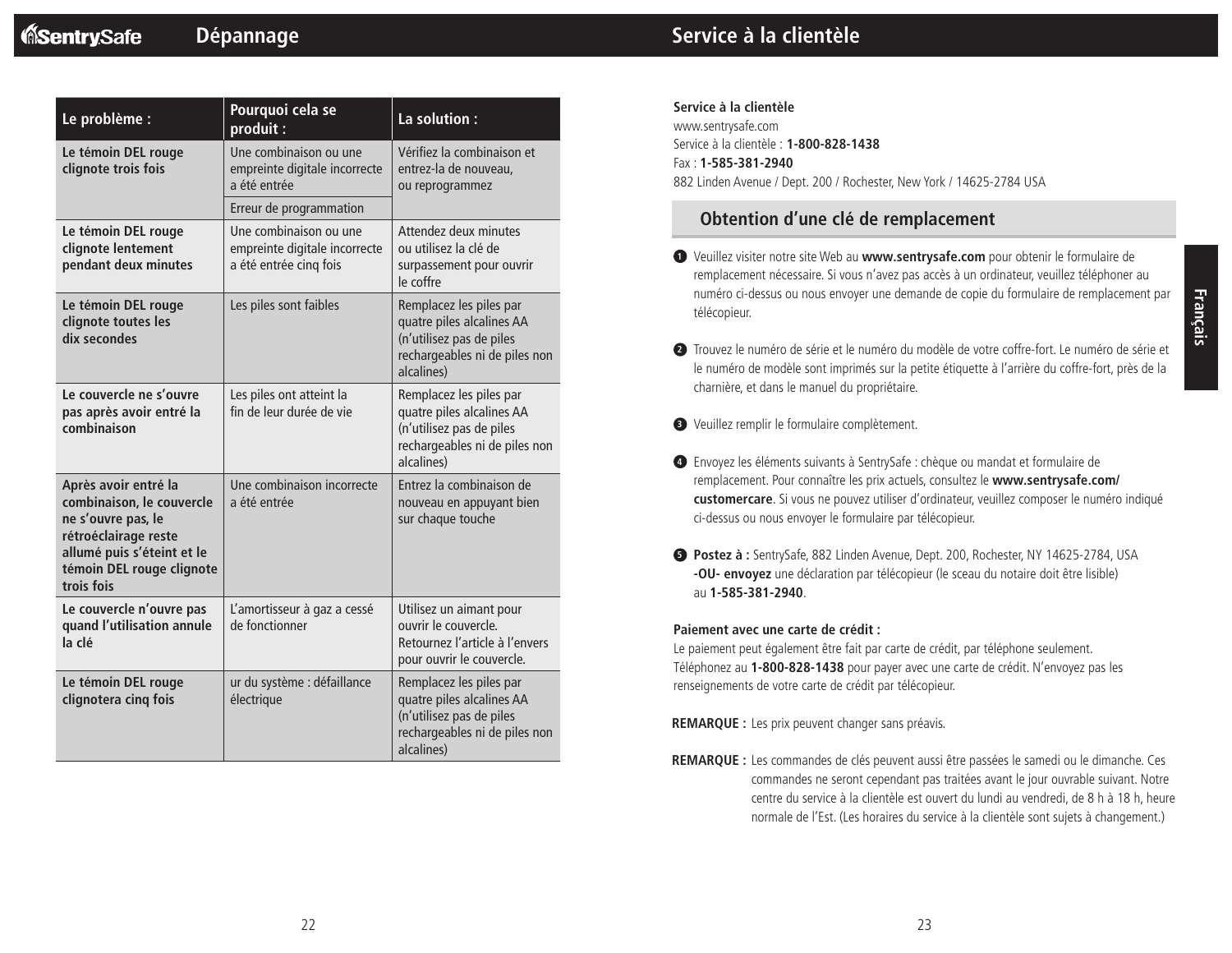# **Rápido acceso seguro Pistola manual del dueño**





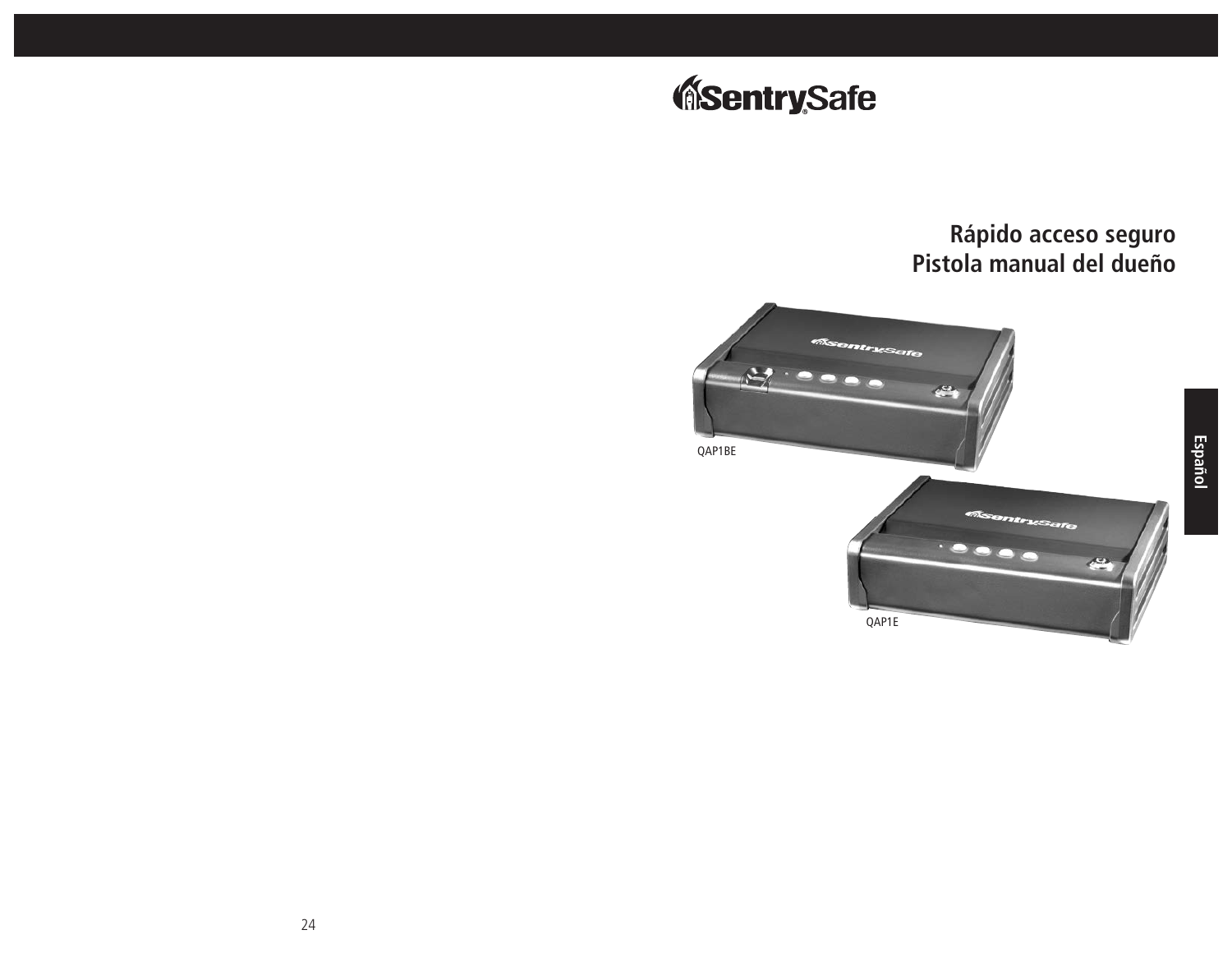# **Índice**

# **A** ADVERTENCIA

SentrySafe Recomenda no guardar armas de fuego **cargadas** en la caja fuerte.

# **A** ADVERTENCIA

#### **SU CAJA FUERTE SÓLO FORMA PARTE DE SU PROTECCIÓN DE SEGURIDAD TOTAL.**

SentrySafe recomienda que guarde su caja fuerte en un armario, oficina, sótano, habitación o cualquier otro lugar conveniente para usted pero fuera de la línea de vista directa de los ojos curiosos. El lugar de la caja fuerte no afecta su capacidad de proteger sus artículos de valor adentro.

Este es un dispositivo de seguridad para armas de fuego aprobado por el estado de California que cumple con los requisitos de la sección 23655 del Código Penal y las reglamentaciones emitidas en virtud del mismo.

Gracias por su compra de un producto SentrySafe. SentrySafe tiene el compromiso de asegurar, organizar y proteger sus documentos, artículos de valor y recuerdos más valiosos.

| <b>Español</b> |  |
|----------------|--|
|                |  |
|                |  |
|                |  |
|                |  |
|                |  |
|                |  |
|                |  |

#### **IMPORTANTE**

**Si experimenta problemas o dificultades con su caja fuerte, comuníquese con nosotros. Muchos asuntos pueden resolverse rápidamente sin necesidad de devolver el producto.**

# **REGISTRACIÓN**

## **www.sentrysafe.com/customercare/register\_your\_product**

**Motivos de registración:** al registrar su producto SentrySafe usted puede recuperar fácilmente códigos y combinaciones olvidadas, que de otra manera necesitaría una carta notariada y pago.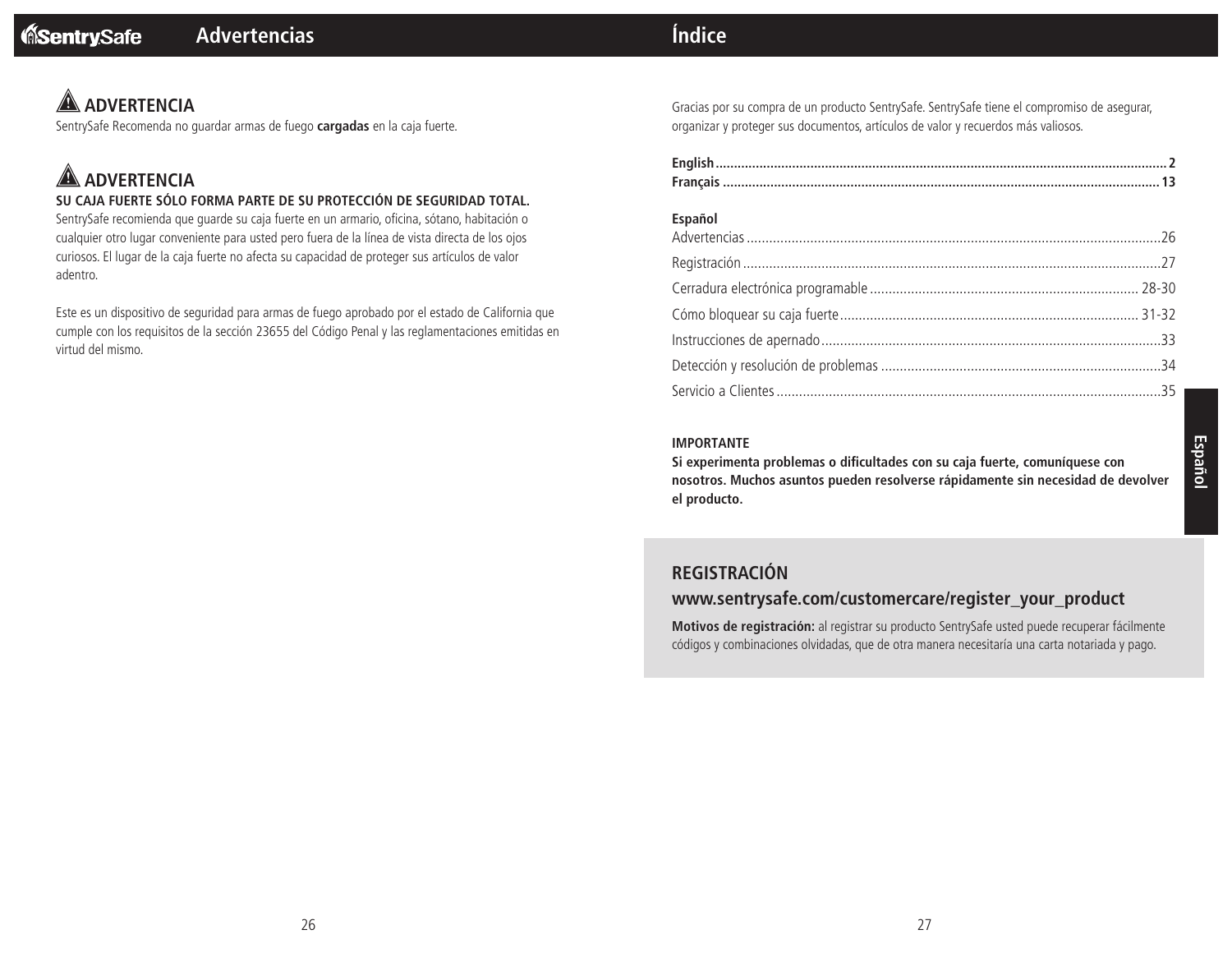# **Cerradura electrónica programable Cerradura electrónica programable**

**NOTA:** guarde el código y llaves en un lugar seguro (que no sea dentro de la caja fuerte).

**NOTA:** sentrySafe ofrece un lugar seguro en línea para la entrada y recuperación de su código. Visite **www.sentrysafe.com/customercare/register\_your\_product** y registre su caja fuerte.

## **Preparación de su caja fuerte para uso por primera vez**



Inserte la llave dentro de la cerradura y gírela.

**NOTA:** No deje la llave dentro de la caja de seguridad cerrada – esta llave es de anulación y abrirá la caja fuerte en caso de que haya perdido su código.

### **Programación de su caja fuerte**



**<sup>A</sup>** Extraiga la cobertura del paquete de baterías. **B** Inserte cuatro baterías alcalinas AA.

**NOTA:** no utilice baterías recargables ni ningún otro tipo de batería no alcalina.

No combine baterías antiguas con nuevas. No mezcle baterías alcalinas con no alcalinas.



La Quick Access Pistol Safe viene con un código incorporado.El código de fábrica es 1,2,3,4,1. Presione cualquier botón una vez para sacar la caja de seguridad del modo en espera, luego ingrese el código de fábrica 1, 2, 3, 4, 1. La luz LED verde se encenderá.

#### **IMPORTANTE**

**Todos los modelos de cajas de seguridad funcionan con el código 1, 2, 3, 4, 1. Es importante por lo tanto reprogramar su caja de seguridad con un nuevo código de usuario que haya seleccionado personalmente para brindar la máxima seguridad. Para modelos barométricos, hasta dos usuarios pueden inscribir dos dedos cada uno.**









**5**



- **<sup>B</sup>** Busque el botón ubicado detrás del paquete de baterías.
- **<sup>C</sup>** Mantenga presionado el botón hasta que el teclado parpadee 3 veces. Las luces LED permanecen encendidas para indicar que está listo para aceptar un nuevo código o huella dactilar de usuario.









- **<sup>A</sup>** Introduzca un código de usuario que tenga cuatro, cinco o seis dígitos de longitud.
- **<sup>B</sup>** La programación correcta del código de usuario se indica cuando la luz LED parpadea en verde tres veces. **–O–**

#### **Para programar huellas dactilares de usuario principal (Únicamente para modelos con cerradura biométrica)**

**<sup>A</sup>** Mantenga presionado el botón de reinicio hasta que el teclado parpadee 3 veces. Las luces LED permanecen encendidas para indicar que está listo para aceptar una nueva huella dactilar..

una vez por cada escaneo válido.

- **<sup>B</sup>** Pase el primer dedo a través del escáner. Necesitará pasar este dedo más de una vez. La luz LED parpadeará en verde
- **<sup>C</sup>** Cuando se hayan realizado suficientes escaneos válidos (en general de 5 a 10), la luz LED parpadeará en verde tres veces. Hay una breve demora antes de que se inscriban las huellas digitales y la luz LED parpadee en verde 3 veces.
- **<sup>D</sup>** Después de inscribir el primer dedo, pase de inmediato el segundo dedo a través del escáner de huellas digitales. Necesitará pasar este dedo más de una vez. La luz LED parpadeará de color verde una vez para cada escaneado válido..

#### **Para borrar huellas dactilares de usuario principal**

- **<sup>A</sup>** Presione y mantenga el botón de reincio hasta que el teclado parpadee 3 veces. Las luces LED permanecen encendidas para indicar que está listo para aceptar una nueva huella dactilar.
- **<sup>B</sup>** Pase el dedo por el escaner de huellas dactilares solo una vez, luego espere 10 segundos. La luz LED roja parpadeará 3 veces para indicar que las huellas dactilares del usuario principal han sido borradas.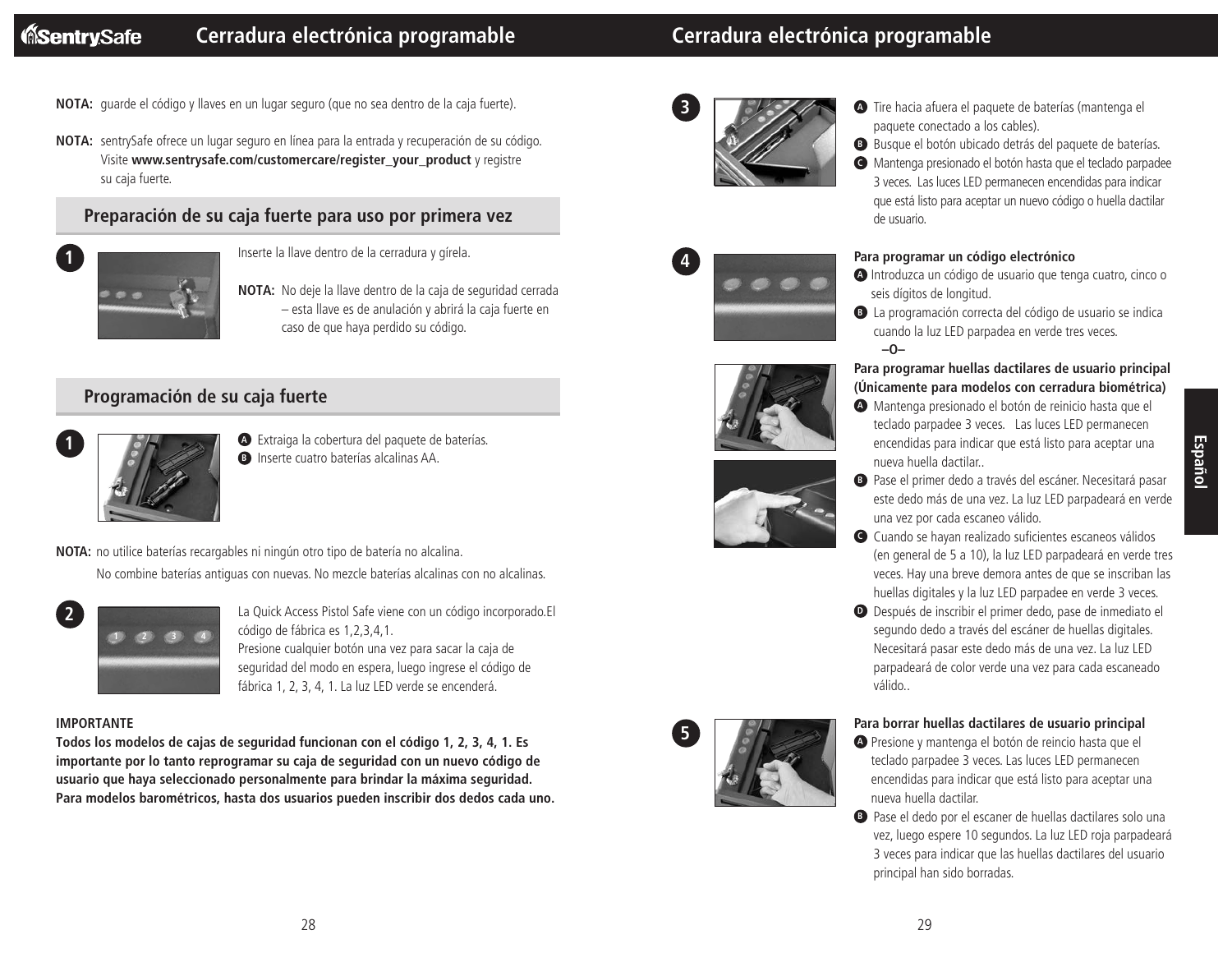**1**

# **Cerradura electrónica programable**

# **Cómo bloquear su caja fuerte**

**5 CONFIDENCIAL**

Escriba su código de usuario, y guárdelo en una ubicación segura. O visite www.sentrysafe.com/customercare/register\_your\_ product para almacenar su código de usuario.



#### **Para programar huellas dactilares de usuario secundario**

**<sup>A</sup>** Presione y mantenga el botón de reincio hasta que el teclado parpadee 3 veces. Las luces LED permanecen encendidas para indicar que está listo para aceptar una nueva huella dactilar de usuario principal.



- **B** Presione y mantenga el botón de reincio nuevamente hasta que la luz LED verde y el teclado parpadeen 3 veces. Las luces LED permanecen encendidas para indicar que está listo para aceptar una nueva huella dactilar de usuario secundario.
- **<sup>C</sup>** Pase el primer dedo por el escaner de huellas dactilares. Necesitará pasar este dedo más de una vez. La luz LED parpadeará en verde una vez por cada escaneado válido.
- **<sup>D</sup>** Cuando se haya realizado la cantidad válida de escaneados (por lo general de 5 a 10 escaneos) la luz LED parpadeará en verde tres veces. Hay un breve retraso antes de que la huella dactilar se inscriba y la luz LED parpadee en verde 3 veces.
- **<sup>E</sup>** Después de inscribir el primer dedo, inmediatamente pase el segundo dedo por el escaner de huellas dactilares. Necesitará pasar este dedo más de una vez. La luz LED parpadeará en verde una vez por cada escaneo válido.
- **<sup>F</sup>** Cuando se haya realizado la cantidad válida de escaneados (por lo general de 5 a 10 escaneados) la luz LED parpadeará en verde tres veces.



#### **Para borrar huellas dactilares de usuario secundario**

**<sup>A</sup>** Presione y mantenga el botón de reincio hasta que el teclado parpadee 3 veces. Las luces LED permanecen encendidas para indicar que está listo para aceptar una nueva huella dactilar de usuario principal.



**<sup>B</sup>** Vuelva a mantener presionado el botón de reincio hasta que la luz LED verde y el teclado parpadeen 3 veces. Las luces LED permanecen encendidas para indicar que está listo para aceptar una nueva huella dactilar de usuario secundario.

- **<sup>C</sup>** Pase el dedo por el escaner de huellas dactilares solo una vez, luego espere 10 segundos. La luz LED roja parpadeará 3 veces para indicar que las huellas dactilares del usuario secundario han sido borradas.
- **NOTA:** El código de usuario o la huella digital programados no se borrarán cuando se quite la energía de la batería.
	- Si programa un código de usuario de cuatro o cinco dígitos, tendrá que esperar 10 segundos hasta que su código sea aceptado. Esto es válido sólo durante la configuración de su caja de seguridad. Si programa un código de usuario de seis dígitos, entonces la luz virará inmediatamente al verde.
	- Si la luz LED roja parpadea 3 veces, la programación ha sido incorrecta.
	- **Únicamente para modelos selectos con cerradura biométrica:** se pueden programar hasta dos huellas digitales.
	- Cuando haya terminado la programación de su caja de seguridad, regrese a su lugar la cobertura del paquete de baterías.

# **AN ADVERTENCIA**

Pruebe su código varias veces antes de colocar artículos de valor adentro.

# **Cómo bloquear su caja fuerte**



Cierre la tapa. Un vez que cierre la tapa, la caja de seguridad queda cerrada de modo seguro.

**NOTA:** la llave de anulación debe estar en la posición de bloqueada. Quite y almacene en una ubicación segura.



**NOTA:** cuando no esté en uso, la caja de seguridad pasará al modo de espera. Este es un modo que usa menos energía. Al presionar un botón o al tocar el escáner de huellas digitales, terminará el modo de espera.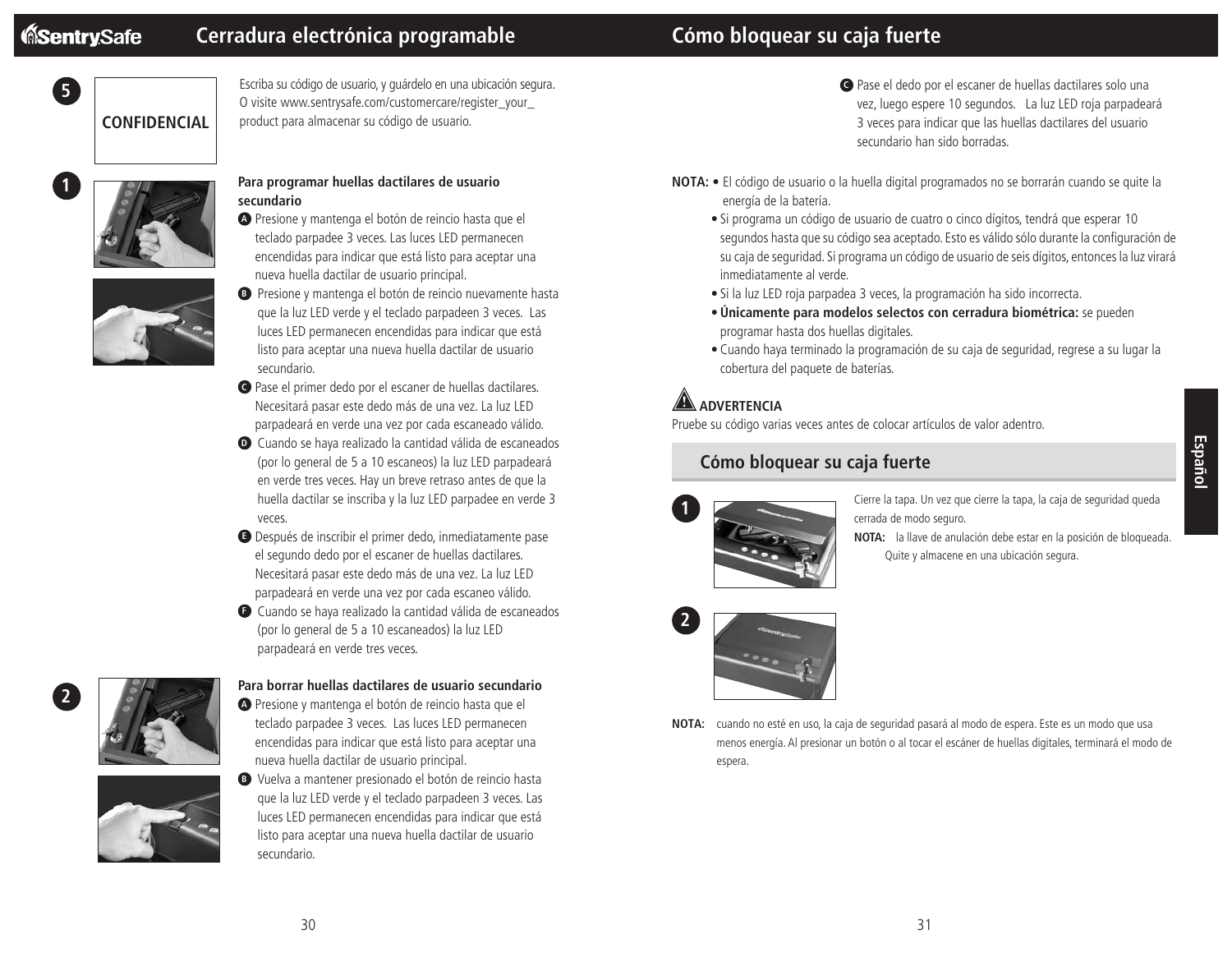## **Desbloqueo de su caja fuerte**



- **<sup>A</sup>** Presione cualquier botón para sacar la caja de seguridad del modo de espera.
- **B** Introduzca su código de usuario programado.





Use la llave de anulación para obtener acceso a su caja de seguridad.

**–O–**



- **Únicamente para modelos selectos con cerradura biométrica:**
- **A** Presione cualquier botón o toque el escáner de huellas digitales para sacar la caja de seguridad del modo de espera.
- **B** Pase el dedo programado.

# **Instrucciones de apernado**

# **Apernado de su caja fuerte**

**Perno de contenido del kit:** 2 tirafondos 2 anclas

**Los instrumentos tenían que echar el cerrojo sobre la caja fuerte a una superficie:** Taladro

Llave

Los 7,2 mm (9/32") taladran el trozo – para perforar en la madera Los 9,5 mm (3/8") taladran el trozo – para perforar en la albañilería



Seleccione una ubicación adecuada para su seguridad Pistola rápida de acceso. Establecer la seguridad en el lugar, y el uso de los agujeros pre-perforados siempre en la parte inferior de la caja fuerte para marcar la ubicación de los taladros en la superficie.

# **A** ADVERTENCIA

NO aperne a través del piso.

**NOTA:** este producto está diseñado para ser montado con una orientación horizontal.



Mover el acceso seguro de pistola rápida, mientras que taladrar los agujeros marcados en la superficie.

Taladrar los agujeros en la superficie con el diámetro apropiado y profundidad para el tipo de hardware y montaje en superficie que se utiliza.

**<sup>A</sup>** Sustituya la caja fuerte sobre los agujeros recién creados. **B** Instale los tornillos y las arandelas como necesario.

# **ADVERTENCIA**

SentrySafe no es responsable por los costos incurridos si hay que reemplazar la unidad. El apernado/desapernado de la unidad es por cuenta y discreción del consumidor.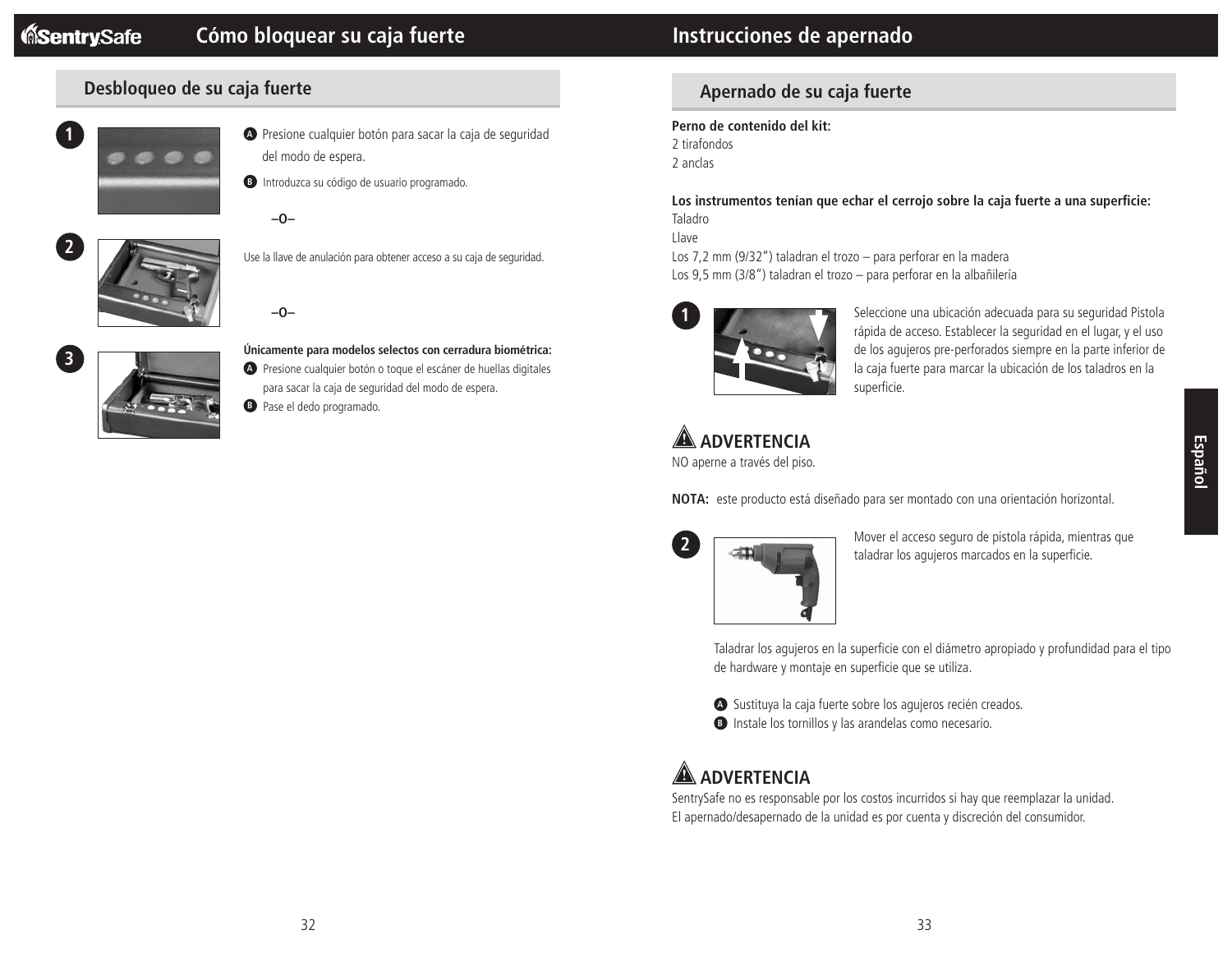# **Detección y resolución de problemas**

|  | <b>Servicio a Clientes</b> |
|--|----------------------------|
|  |                            |

| El Problema:                                                                                                                                                      | Por qué sucede:                                                           | La solución:                                                                                                          |  |
|-------------------------------------------------------------------------------------------------------------------------------------------------------------------|---------------------------------------------------------------------------|-----------------------------------------------------------------------------------------------------------------------|--|
| El LED rojo parpadea<br>tres veces                                                                                                                                | Se ha introducido un código o<br>huella digital incorrecto                | Verifique el código y entre de<br>nuevo o reprograme                                                                  |  |
|                                                                                                                                                                   | Error de programación                                                     |                                                                                                                       |  |
| El LED rojo parpadea<br>lentamente durante dos<br>minutos                                                                                                         | Se ha introducido un código o<br>huella digital incorrecto cinco<br>veces | Espere dos minutos o use la<br>llave de anulación para acceso a<br>la caja fuerte                                     |  |
| El LED rojo parpadea una vez<br>cada diez segundos                                                                                                                | Pilas bajas                                                               | Reemplace las pilas con cuatro<br>pilas alcalinas AA (no use pilas<br>recargables u otro tipo de pila<br>no alcalina) |  |
| No puede abrir la<br>tapa después de entrar<br>el código                                                                                                          | Las pilas han llegado al final de<br>su vida útil                         | Reemplácelas con cuatro pilas<br>alcalinas AA (no use pilas<br>recargables u otro tipo de pila<br>no alcalina)        |  |
| Después de introducir el<br>código, la tapa no se abre,<br>la luz posterior se mantiene<br>encendida, después se apaga,<br>la luz LED roja parpadea<br>tres veces | Código incorrecto entrado                                                 | Entre de nuevo el código<br>tocando firmemente<br>cada tecla                                                          |  |
| La tapa no se abre cuando se<br>usa la llave de anulación                                                                                                         | Cilindro de gas ha dejado<br>de funcionar                                 | Usar un imán para abrir<br>la tapa. Encienda la unidad boca<br>abajo para abrir<br>la tapa.                           |  |
| La luz LED roja parpadea<br>cinco veces.                                                                                                                          | Error en el sistema: fallo en el<br>suministro eléctrico                  | Reemplace las pilas con cuatro<br>pilas alcalinas AA (no use pilas<br>recargables u otro tipo de pila<br>no alcalina) |  |

#### **Servicio a clientes**

www.sentrysafe.com Servicio a clientes: 1-800-828-1438 Fax: 1-585-381-2940 882 Linden Avenue / Dept. 200 / Rochester, New York / 14625-2784 USA

### **Cómo obtener una llave de reemplazo**

- **<sup>1</sup>** Visite nuestro sitio de Internet **www.sentrysafe.com** para buscar el formulario de reemplazo necesario. Si no puede usar una computadora, llame al número arriba o envíenos un fax para obtener una copia del formulario de reemplazo.
- **<sup>2</sup>** Localice el número de serie y número de modelo de su caja fuerte. El número de serie y el número de modelo aparecen impresos en la etiqueta pequeña ubicada en la parte trasera de la caja de seguridad, cerca de la bisagra, y en el manual del propietario.
- **<sup>3</sup>** Llene el formulario en su totalidad.
- **<sup>4</sup>** Envíe lo siguiente a SentrySafe: cheque o giro y formulario de reemplazo. Para precios actuales, visite **www.sentrysafe.com/customercare**. Si no puede usar una computadora, llámenos al número arriba o envíenos un fax.
- **<sup>5</sup> Envíe a:** SentrySafe, 882 Linden Avenue, Dept. 200, Rochester, NY 14625-2784, USA **-O- envíe la declaración por fax** (el sello del notario debe ser legible) al **1-585-381-2940**.

#### **Pago por tarjeta de crédito:**

También puede pagar con su tarjeta de crédito, por teléfono solamente. Llame al **1-800-828-1438** para hacer un pago con tarjeta de crédito. No envíe la información de tarjeta de crédito por fax.

**NOTA:** precios sujetos a cambio sin notificación previa.

**NOTA:** se pueden realizar pedidos de llaves los sábados y domingos. No obstante, esos pedidos no se procesarán sino hasta el siguiente día hábil. Nuestro Servicio de Atención al Cliente está abierto de lunes a, de 8:00 a. m. a 6:00 p. m. hora del este. (Los horarios de atención al cliente están sujetos a cambios.)

**Español**